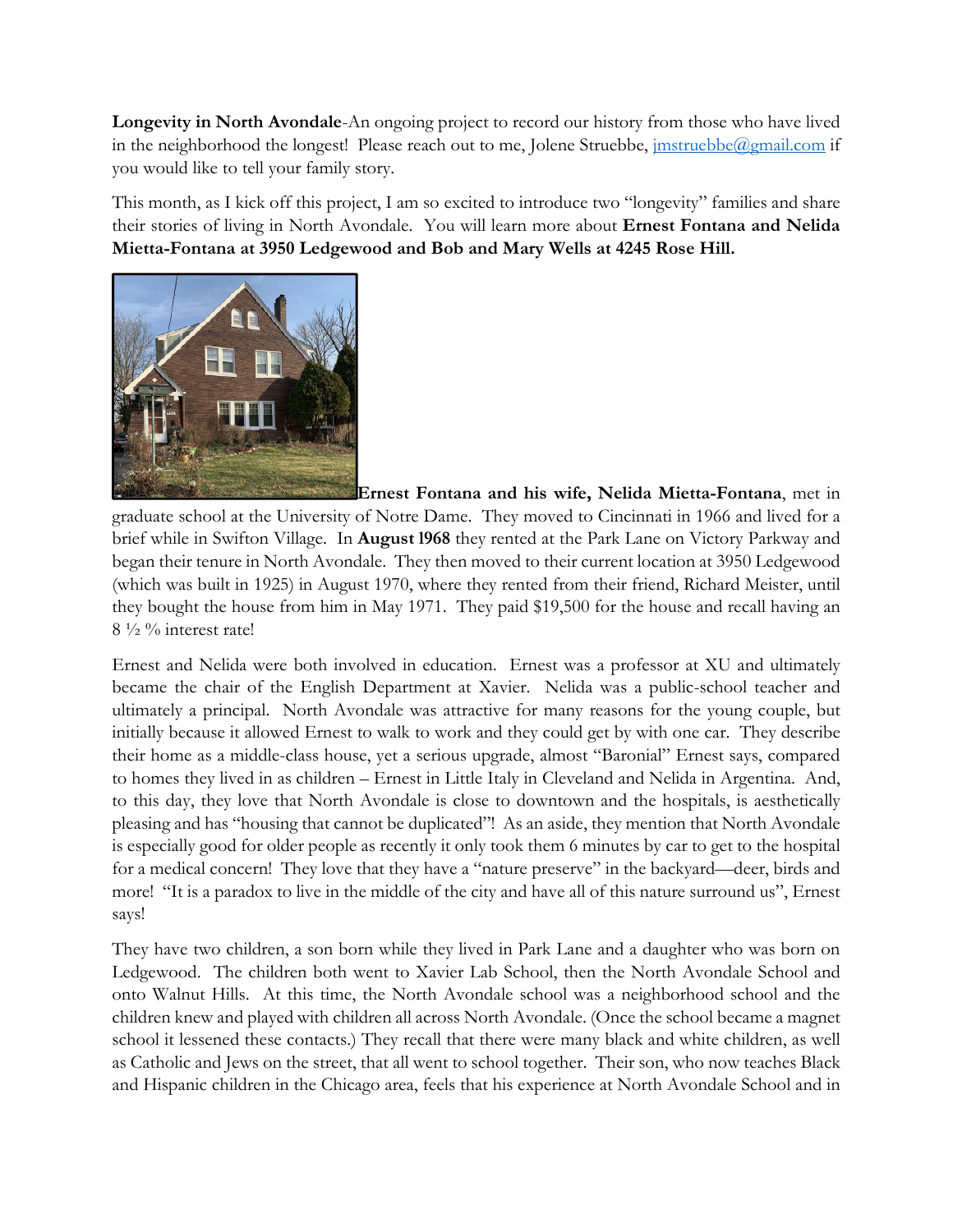the neighborhood set the foundation for him to be successful with the diversity in his classroom today. Nelida says they had "a great childhood", sometimes outside all day playing, only coming in for lunch.

Their careers kept them busy, but they still found time to attend monthly NANA meetings. Today, Nelida remains active in the neighborhood book club.

Over the years they say North Avondale has become more upscale. It is not as integrated. They recall Jewish families, however, leading the campaign to avoid "white flight". Today they say the neighborhood is still mixed, it just that the "categories" have changed. There are many more LGBTQIA+. It is wonderful that North Avondale continues to be welcoming to all.

Ernest was fortunate to pick up a great book at the Cincinnati Art Museum book sale, published by the Williams Co., titled "Ohioans of Today". He says half the book is about Cleveland, where he is from and ½ about Cincinnati- North Avondale! I know, that I, for one, am looking forward to taking a look at this book soon!! (PS There is also a graduate thesis published by a graduate student at XU on The History of North Avondale. More information on this when I return to Cincinnati in April and can share details of the author.)

Now, for Bob and Mary Wells ….



Bob and Mary Wells, lived in Cleveland where Bob got a Ph.D. at Case Western. They moved to Fairfield in November of 1972 when Bob got a Job with P&G at Miami Valley Labs. Mary has a Masters in Special Education from Columbia and worked in Cleveland, and then subbed in Cincinnati. One day, while watching TV, Mary saw people in North Avondale discussing a project and they leaned very liberal. Mary liked and noticed this. Concurrently, a co worker of Bob's lived on Beechwood Ave. and invited them to a party. They went "nuts" at the architecture, the spacing of the houses, and the trees!! (As a side note, this "friend", lived at the current Xavier President's house and he paid \$20,000 for the house a few years earlier!)

There were plenty of houses for sale when Bob and Mary decided North Avondale was for them. The riots had occurred in South Avondale and houses were very cheap. They loved North Avondale from the get go! Their house has style, large closets, nice yard and a big basement! Bob and Mary closed on their dream house at 4245 Rose Hill Avenue on July 6, 1973. They paid \$35,000 for the house.